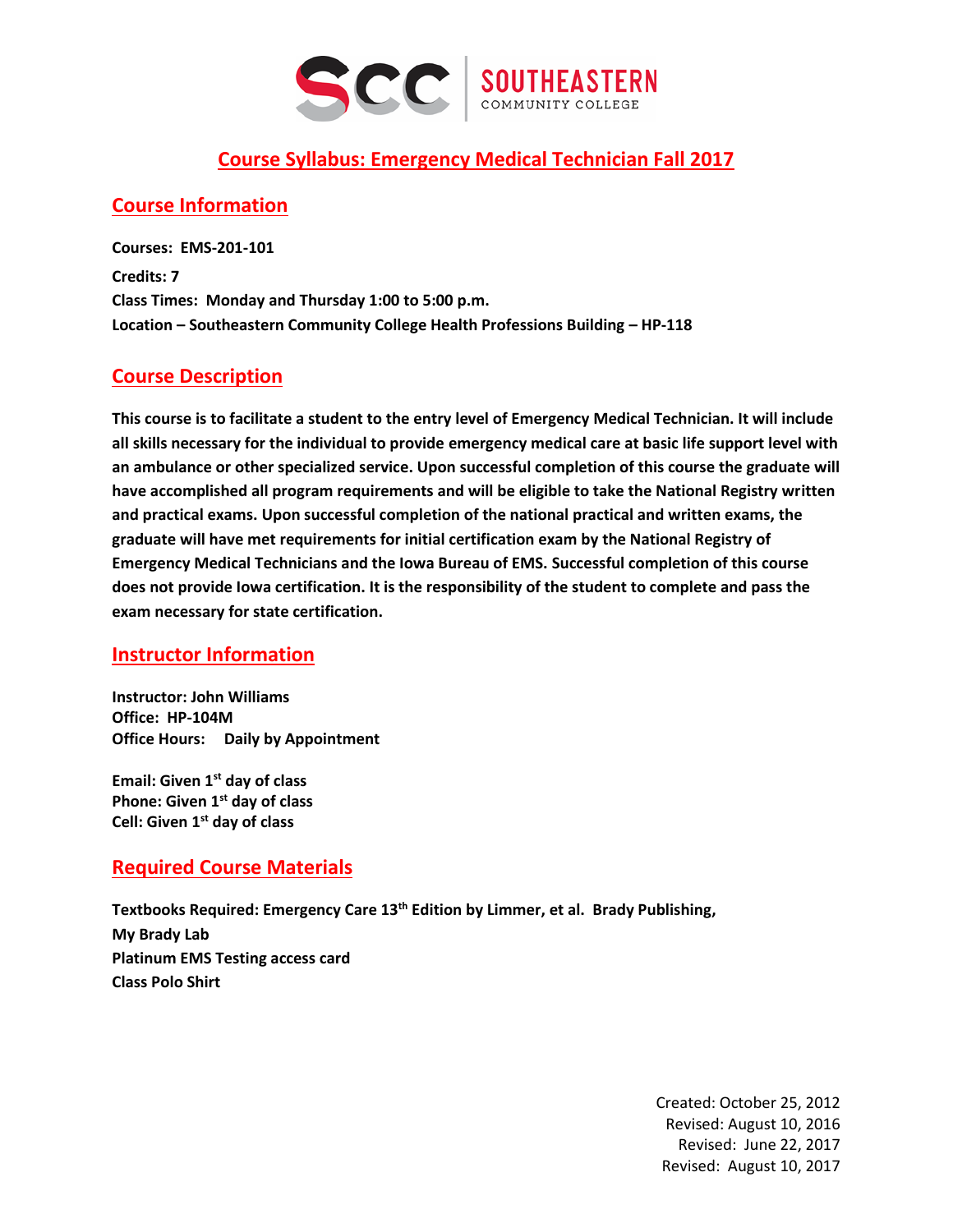

# **Methods of Instruction (Assessment of Students)**

**This course will be delivered in a traditional classroom setting, as well as lab activities and field experience.** 

**Students will be expected to complete assigned homework in My Brady Lab prior to the due date for each item.**

**Students will be expected to complete assigned Exams in Platinum EMS on the due date for each item. Program Objectives will be in accordance with the EMS National Standard Curriculum. See Objectives in text.**

## **Global Course Outcomes**

- **1. Demonstrate the proper donning and doffing of protective gear appropriate for the EMT and situation.**
- **2. Perform CPR, both 1 and 2 person for adult, child, and infant to Healthcare provider level consistent with American Heart Association level.**
- **3. Perform basic airway mgt. techniques including insertion of adjuncts intended for the oropharynx and nasopharynx.**
- **4. Demonstrate the ability to assist patients with their own prescribed medicines.**
- **5. Assess, manage, and stabilize patients of all ages and demographics with medical emergencies.**
- **6. Assess, manage, and stabilize patients of all ages and demographics with traumatic emergencies.**
- **7. Demonstrate the ability to properly prepare the patient for transport while limiting or aggravating any injuries.**
- **8. Demonstrate the knowledge of triage and assigning patients to the appropriate level facility.**
- **9. Demonstrate the ability to interact with other responders appropriately including giving and taking Advice on patient care. Interact as a member of a team.**
- **10. Demonstrate the ability to complete a patient care report including a summation of treatment provided to the receiving facility or transporting ambulance.**

#### **Grading Policies**

**To successfully complete this course and be eligible for the National Registry of Emergency Medical Technicians exam, the student must achieve a 75% accuracy on all cognitive and affective portions of this course, including a minimum average cut score of 75 on all exams. In addition, the student must demonstrate skills competency through successful completion of all psychomotor skills and demonstrate minimum entry level competency by successful completion of clinical/field competencies and all corresponding documentation. Assessment tools will be distributed during class sessions.**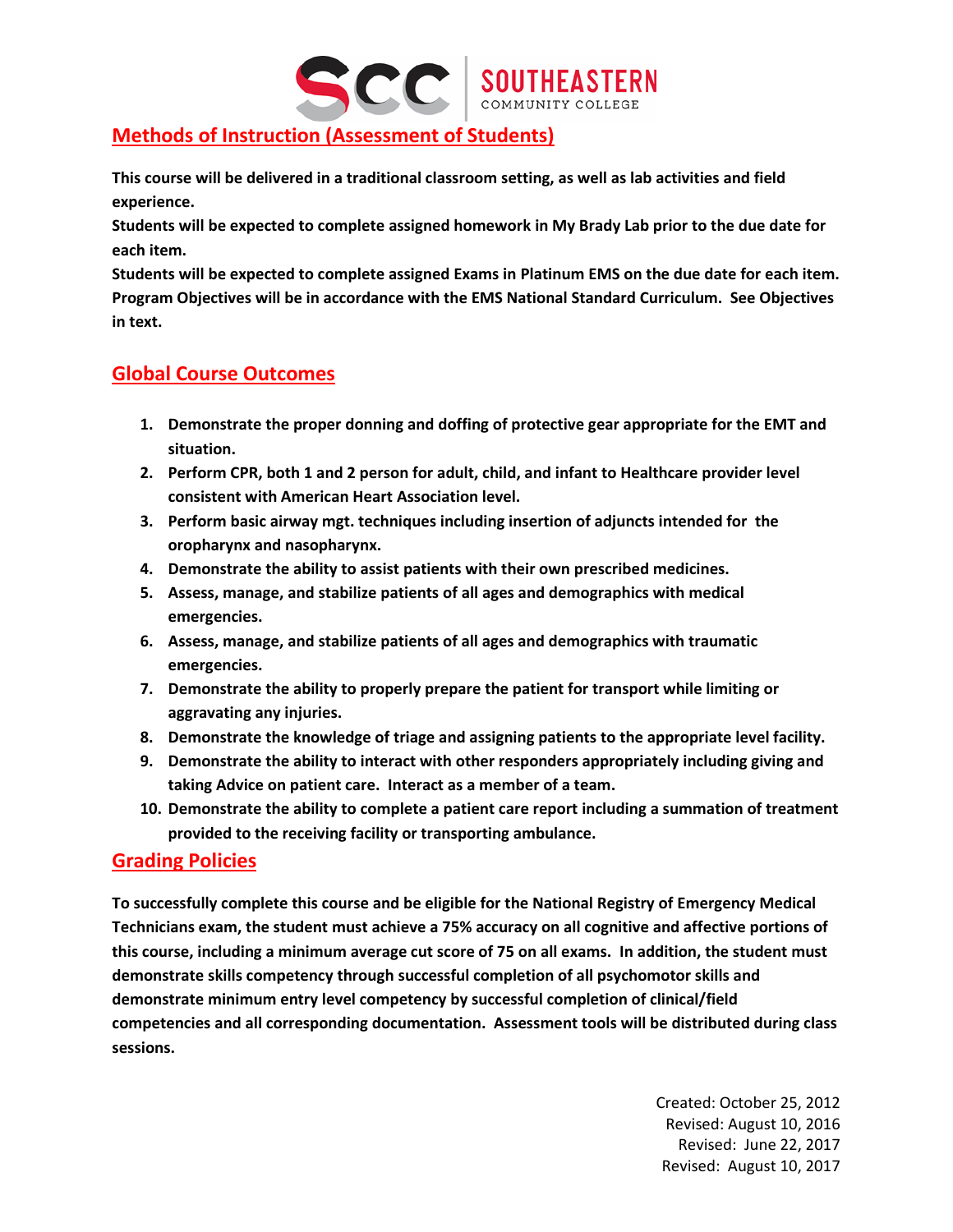

**Grading Scale- by percentage**

**A - 100-94 1,215 points B- 93-85 1,098 points C- 84-75 968 points F- 74 and below**

**The student will earn 5 grade points every class for participation. Participation points are not able to be made up. Grade Points will be awarded for quizzes and exams. However, the Final Practical Exams will be Pass/Fail and not count towards grade point average.** 

**"Extra Credit" Assignments may be given at the discretion of the instructor.**

**Late work will not be accepted unless previous arrangements have been made with the instructor.**

**Points Summary:**

**1105 total points**

 **points participation – 5 points each class 400 points section exams - 100 points each points airway practical exam points for unit quizzes – 5 points each chapter points each for midterm/final**

**Student must pass all psychomotor testing. One reattempt will be allowed for each psychomotor test. Student must pass the final course examination prior to attempting National Registry Certification testing. One reattempt for final course examination will be allowed. The initial score will count towards student grade.**

#### **Attendance Policies**

**Attendance for every course is mandatory as there is a large volume of information covered each class.**

**If there is an emergency and you are unable to attend, please notify your instructor as soon as possible. A doctor's excuse or other documentation will be required in order to make up work missed during your absence.** 

#### **Drop/Withdrawal Dates**

**In accordance with SCC policy. <http://www.scciowa.edu/academics/acadcal.aspx>**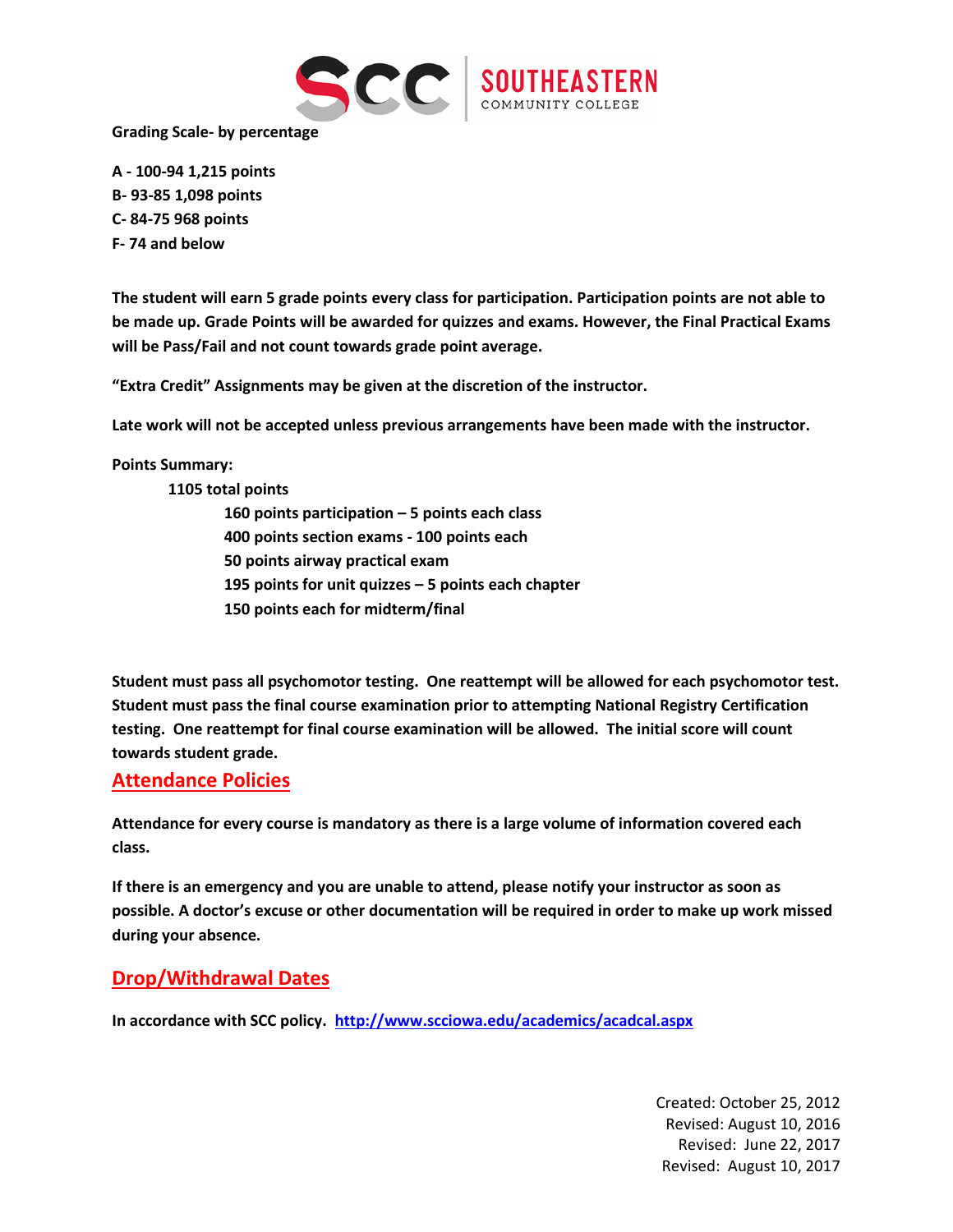

## **Americans with Disabilities Act (ADA) Statement**

**It is the policy of SCC to comply with the access provisions of the state and federal civil rights legislation for persons with disabilities. Southeastern offers reasonable accommodations to encourage and ensure that persons with disabilities have equal access to education. Through disability services, accommodations are made available to qualified students with a documented disability. It is the recommendation of the Disability Services Coordinator that students contact the office as soon as possible to self-identify early so that they can work together to determine eligibility, identify issues and get reasonable accommodations in place. Each individual's needs and abilities are evaluated in accordance with ADA. To be eligible the student can forward the Disability Student Intake application and documentation of his/her disability to the Disability Services Coordinator. This information can be obtained from the Disability Services Coordinator and/or from the Disability Services Manual that is located at the webpage http://www.scciowa.edu/academics/disserv.aspx The Student Intake Application is on pages 25-27 and the Medical Professional Guidelines for Verifying a Disability are on page 31-33. You can self-report at any time to the Disability Services Coordinator, but it is strongly encouraged that you have everything that you need in place and ready when you begin classes at the start of each semester. For further information or to arrange for accommodations, call 319-208-5167.**

#### **Non-Discrimination Statement**

**It is the policy of Southeastern Community College not to discriminate on the basis of race, color, national origin, sex, disability, age, sexual orientation, gender identity, creed, religion, and actual or potential parental, family or marital status in its programs, activities, or employment practices as required by the Iowa Code §§ 216.6 and 216.9, Titles VI and VII of the Civil Rights Act of 1964 (42 U.S.C. §§ 2000d and 2000e), the Equal Pay Act of 1973 (29 U.S.C. § 206, et seq.), Title IX (Educational Amendments, 20 U.S.C. §§ 1681 – 1688), Section 504 (Rehabilitation Act of 1973, 29 U.S.C. § 794), and Title II of the Americans with Disabilities Act (42 U.S.C. § 12101, et seq.).**

**Individuals having questions or complaints related to compliance with this policy should contact Tina Young, Title IX / Equity Coordinator, Southeastern Community College, 1500 W. Agency Road, West Burlington, IA 52655, phone number 319/208-5101, fax 319/208-5005 or the Director of the Office for Civil Rights, U.S. Department of Education, Citigroup Center, 500 W. Madison, Suite 1475, Chicago, IL 60661, phone number 312/730-1560, fax 312/730-1576.**

#### **Academic Honest/Integrity Statement**

**Refer to the EMS student handbook for following SCC/College policy.**

**Refer to Administrative Guideline 101, which can be found on Hawknet.**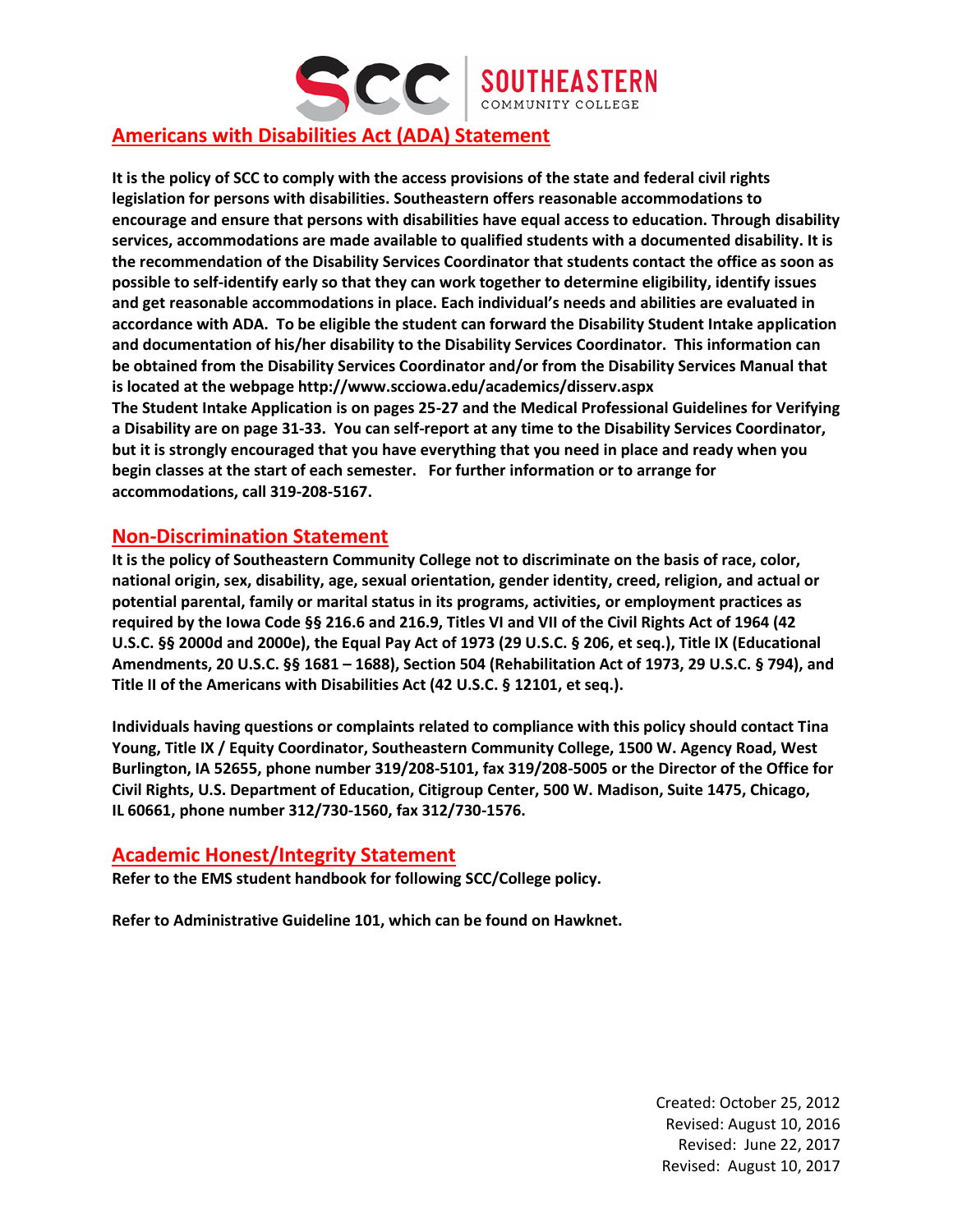



# **TENTATIVE Course Content**

| <b>Class</b>   | Date                  | Content                                                              |
|----------------|-----------------------|----------------------------------------------------------------------|
| $\mathbf{1}$   | 8/24/2017             | Orientation, Start State / National Registration, Discuss Paperwork  |
|                | Thursday              | Lecture Chapter:                                                     |
|                |                       | 1-Introduction to Emergency Medical Care                             |
| $\overline{2}$ | 8/28/2017             | Lecture Chapters:                                                    |
|                | Monday                | 2-Well Being of the EMT                                              |
|                |                       | 3-Lifting and Moving Patients                                        |
|                |                       | 4-Medical, Legal, and Ethical Issues                                 |
| 3              | 8/31/2017             | Quiz Chapters 1,2,3,4 Due                                            |
|                | Thursday              | Lecture Chapters:                                                    |
|                |                       | 5-Medical Terminology                                                |
|                |                       | 6- Anatomy and Physiology                                            |
|                |                       | 7- Ventilation, Perfusion, and Shock: Understanding Pathophysiology  |
|                |                       | 8- Life Span Development                                             |
| 4              | 9/7/2017              | Quiz Chapters: 5,6,7,8 Due                                           |
|                | Thursday              | Lecture Chapters:                                                    |
|                |                       | 9-Airway Management                                                  |
|                |                       | 10-Respiration and Artificial Ventilation                            |
|                |                       | Hands on Airway                                                      |
| 5              | 9/11/2017             | Quiz Chapters: 9,10 Due                                              |
|                | Monday                | Section1 & 2 Exam Will be done in class on computers                 |
|                |                       | Lecture Chapters:                                                    |
|                |                       | 11-Scene Size Up                                                     |
| 6              | 9/14/2017             | <b>Quiz</b> Chapters: 11 Due                                         |
|                | Thursday              | <b>Lecture Chapters:</b>                                             |
|                |                       | 12-Primary Assessment                                                |
|                |                       | 13-Vital Signs and Monitoring Devices                                |
|                |                       | Hands on Vital Signs and Patient Assessment                          |
| $\overline{7}$ | 9/18/2017             | Quiz Chapters: 12,13 Due                                             |
|                | Monday                | Lecture Chapters:                                                    |
|                |                       | 14-The Secondary Assessment                                          |
|                |                       | 15-Communication and Documentation                                   |
|                |                       | Hands on Patient Assessment and Treatment                            |
| 8              | 9/21/2017             | Quiz Chapters: 14,15 Due                                             |
|                | Thursday              | Section 3 Exam Due Will be done in class on computers                |
|                |                       | Lecture Chapters:                                                    |
|                |                       | 16-General Pharmacology                                              |
|                |                       | 17-Respiratory Emergencies                                           |
|                |                       | Hands on Patient Assessment and Treatments                           |
| 9              | 9/25/2017             | Quiz Chapters: 16,17 Due                                             |
|                | Monday                | Lecture Chapters:                                                    |
|                |                       | 18-Cardiac Emergencies<br>Hands on Patient Assessment and Treatments |
| 10             |                       |                                                                      |
|                | 9/28/2017<br>Thursday | <b>Quiz</b> Chapters: 18 Due<br>Lecture Chapters:                    |
|                |                       | 19-Diabetic Emergencies and Altered Mental Status                    |
|                |                       | 20-Allergic Reaction                                                 |
|                |                       | Hands on Patient Assessment and Treatments                           |
| 11             | 10/2/2017             | Quiz Chapters: 19,20 Due                                             |
|                | Monday                | Lecture Chapters:                                                    |
|                |                       | 21-Poisoning and Overdose Emergencies                                |
|                |                       | 22-Abdominal Emergencies                                             |
|                |                       | Hands on Patient Assessment and Treatments                           |
| 12             | 10/5/2017             | Quiz Chapters: 21,22 Due                                             |
|                | Thursday              | Lecture Chapters:                                                    |
|                |                       | 23-Behavioral and Psychiatric Emergencies and Suicide                |
|                |                       | 24-Hematologic and Renal Emergencies                                 |
|                |                       | Hands on Patient Assessment and Treatment                            |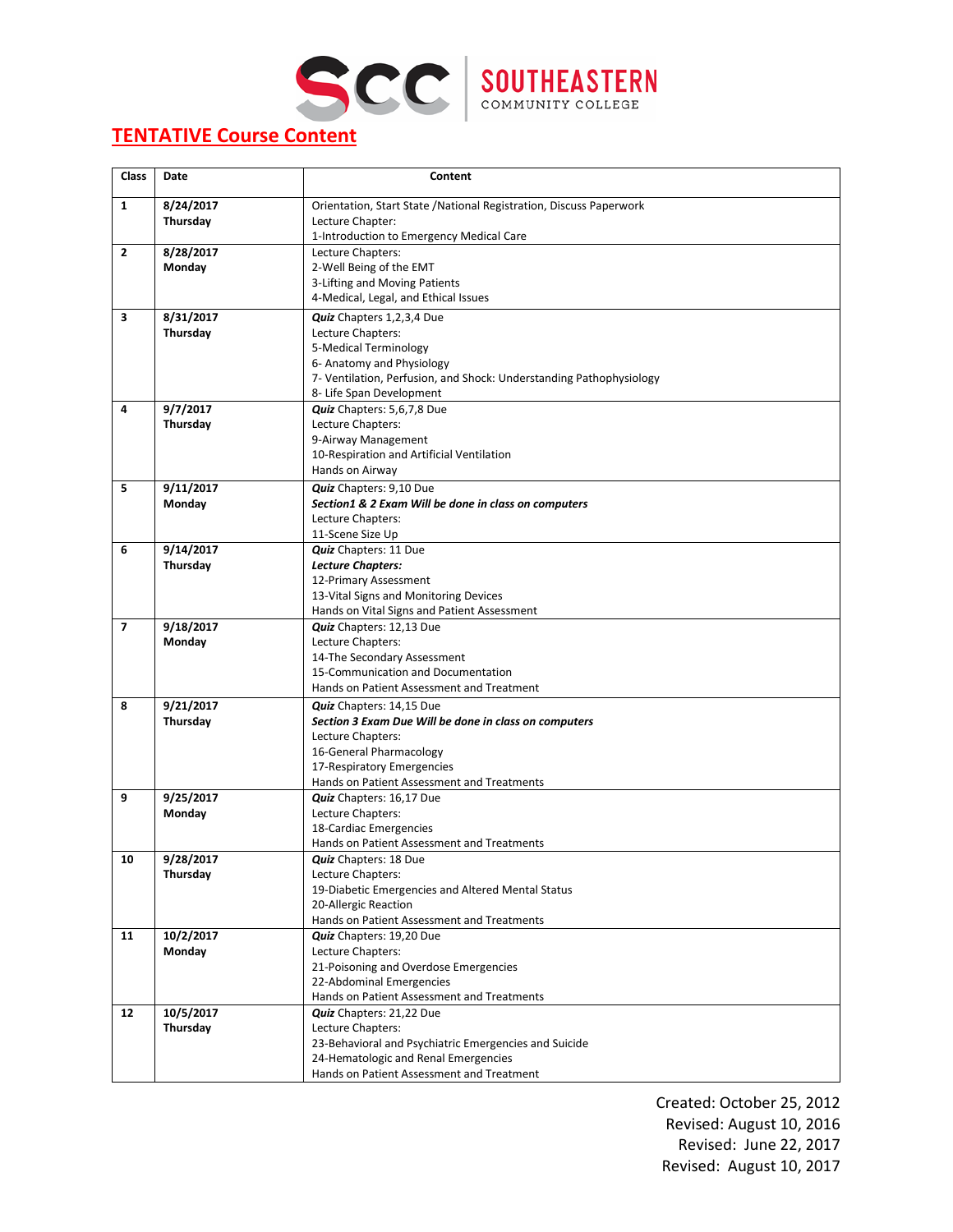



| 13 | 10/9/2017   | Quiz Chapters: 23,24 Due                                                     |
|----|-------------|------------------------------------------------------------------------------|
|    | Monday      | Lecture Chapters:                                                            |
|    |             | 25-Bleeding and Shock                                                        |
|    |             | 26-Soft-Tissue Trauma                                                        |
|    |             | Hands on Patient Assessment and Treatments                                   |
| 14 | 10/12/2017  | Quiz Chapters: 25,26,27 Due                                                  |
|    | Thursday    | <b>Airway Practical</b>                                                      |
|    |             |                                                                              |
| 15 | 10/16/2017  | <b>Midterm Exam(Over Sections 1-4)</b>                                       |
|    | Monday      | Midterm Progress Reports                                                     |
|    |             |                                                                              |
| 16 | 10/19/2017  | Lecture Chapters:                                                            |
|    | Thursday    | 27-Chest and Abdominal Trauma                                                |
|    |             | 28-Musculoskeletal Trauma                                                    |
|    |             | Hands on Patient Assessment and Treatments                                   |
| 17 | 10/23/2017  | Quiz Chapters: 28 Due                                                        |
|    | Monday      | Lecture Chapters:                                                            |
|    |             | 29-Trauma to the Head, Neck, and Spine                                       |
|    |             | 30-Multisystem Trauma                                                        |
|    |             | Hands on Patient Assessment and Treatments                                   |
| 18 | 10/26/2017  | Quiz Chapters: 29, 30 Due                                                    |
|    | Thursday    | Lecture Chapters:                                                            |
|    |             | 31-Environmental Emergencies                                                 |
|    |             | Hands on Patient Assessment and Treatments                                   |
| 19 | 10/30/2017  | <b>Section 5 Exam</b>                                                        |
|    | Monday      | <b>Quiz</b> Chapters 31 Due                                                  |
|    |             | Lecture Chapters:                                                            |
|    |             | 32-Obstetric and Gynecologic Emergencies                                     |
|    |             | Hands on Patient Assessment and Treatments                                   |
| 20 | 11/2/2017   | Quiz Chapters: 32 Due                                                        |
|    | Thursday    | Lecture Chapters:                                                            |
|    |             | 33-Pediatric Emergencies                                                     |
|    |             | 34-Geriatric Emergencies                                                     |
|    |             | 35-Emergencies for Patients with Special Needs                               |
|    |             | Hands on Patient Assessment and Treatments                                   |
|    |             | Go over clinical and ride time paperwork.                                    |
|    |             | Students must wear clinical attire to class this day.                        |
| 21 | 11/6/2017   | Quiz Chapters: 33,34,35 Due                                                  |
|    | Monday      | Lecture Chapters:                                                            |
|    |             | 36-EMS Operations                                                            |
|    |             | Hands on Patient Assessment and Treatments                                   |
|    |             | Ride Time Begins only with the Approval of Instructor.                       |
| 22 | 11/9/2017   | <b>Quiz</b> Chapters: 36 Due                                                 |
|    | Thursday    | Lecture Chapters:                                                            |
|    |             | 37-Hazardous Materials, Multiple-Casualty Incidents, and Incident Management |
|    |             | Hands on Patient Assessment and Treatments                                   |
| 23 | 11/13/2017  | <b>Quiz</b> Chapters 37 Due                                                  |
|    | Monday      | Lecture Chapters:                                                            |
|    |             | 38-Highway Safety and Vehicle Extrication                                    |
| 24 |             | Hands on Patient Assessment and Treatments                                   |
|    | 11/16/2017  | <b>Quiz</b> Chapters 38 Due<br>Lecture Chapters:                             |
|    | Thursday    |                                                                              |
|    |             | 39-EMS Response to Terrorism                                                 |
|    |             | Hands on Patient Assessment and Treatments                                   |
| 25 | 11/20/2017  | <b>Quiz</b> Chapters 39 Due                                                  |
|    | Monday      | Lecture Chapters:                                                            |
|    |             | Iowa Trauma System<br>Hands on Patient Assessment and Treatments             |
|    |             |                                                                              |
|    | 11/22-11/29 | Thanksgiving Break – No class                                                |
|    |             |                                                                              |